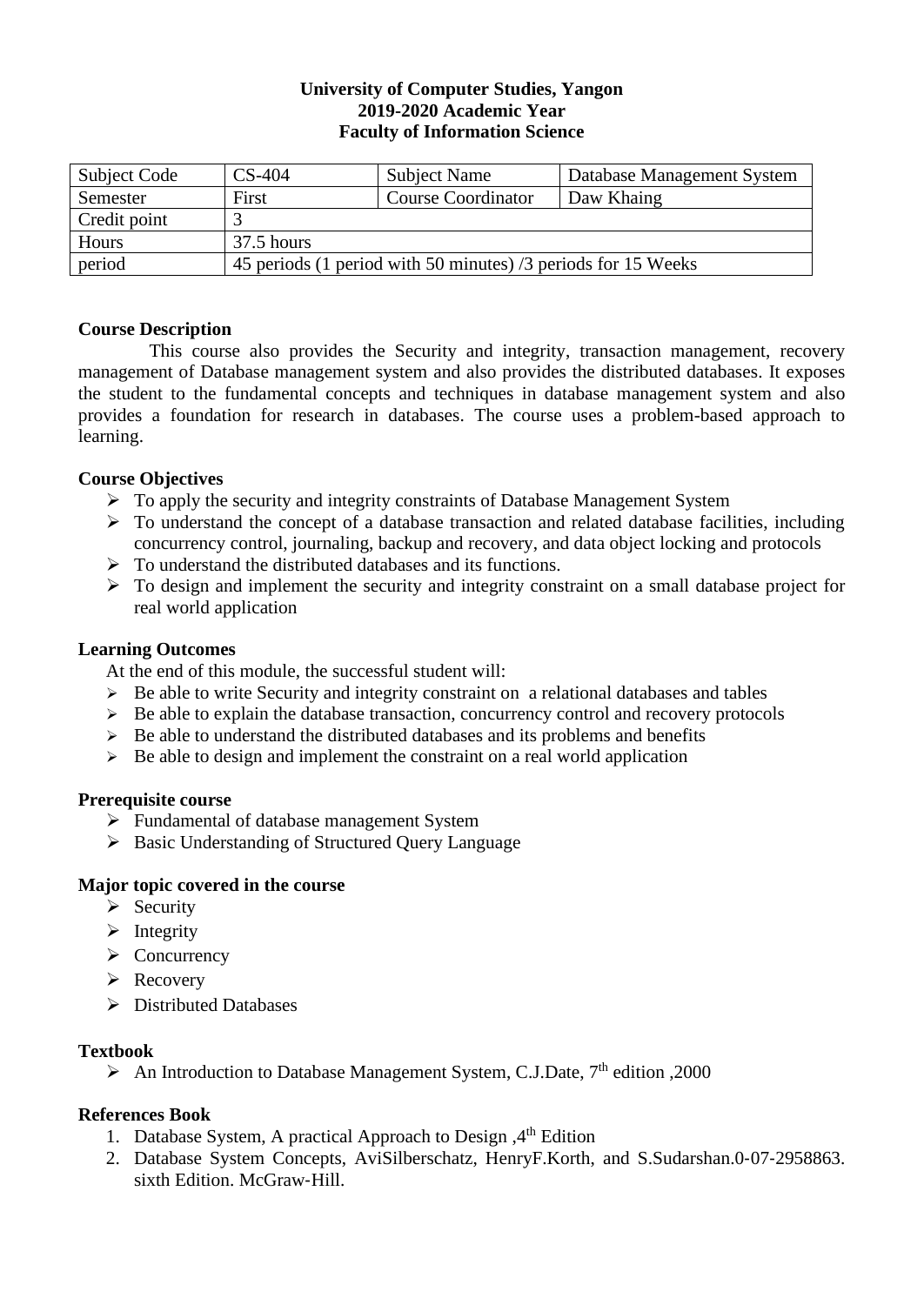- 3. Modern Database Management System, Jeffery A. Hoffer, V.Ramesh, Heikki Topi, 12<sup>th</sup> edition, 2016
- 4. Fundamantals of Database Systems, Ramez Elmasri and Shamkant B.Navathe, , sixth edition,2008



#### **Learning Assessment**

| Paper Exam            | $\ddot{\cdot}$ | 60% |
|-----------------------|----------------|-----|
| <b>Practical Exam</b> | $\ddot{\cdot}$ | 10% |
| Quiz and Assignment   | ٠              | 10% |
| Tutorial              | ٠              | 10% |
| Project               |                | 10% |

#### **Course Policy**

#### Participation

Attendance is a prerequisite, not a substitute for class participation. Participation mechanisms include: (1) responding to questions asked in class, (2) initiating discussions on new points in class and (3) discussing cases and offering solutions to problems.

#### Tutorial Test and Quizzes

The student is expected to complete the tutorial tests and Quizzes at the scheduled time. If a tutorial test or quiz is missed, there will be no make-ups tutorial or quiz for missing student. No make –ups test or resubmission and extra credit test are not available in this course. Tutorial tests and quizzes are based upon all learning objectives to be reached before the scheduled date.

#### Assignment

There will be theory and practical assignments which must be submitted. The assignment may be individual or Group. The individual assignment is individual work and tests the ability of each student. Group assignment is team work and tests the ability of collaboration of student to complete the given work.

The due dates for the given assignments are going to be declared by the instructor and there will be no make-ups or individual extensions. No make–ups assignments or resubmission and extra credit assignments are not available in this course.

In addition to the hardcopies of assignments, electronic (and certifiably virus free) copies should be emailed to instructor on the date they are due.

#### Project

The paper project will be prepared and make the presentation at the end of first semester. The project must be based on the lecture of this course and it is group assignment. The project guideline and schedule are declared by the instructor.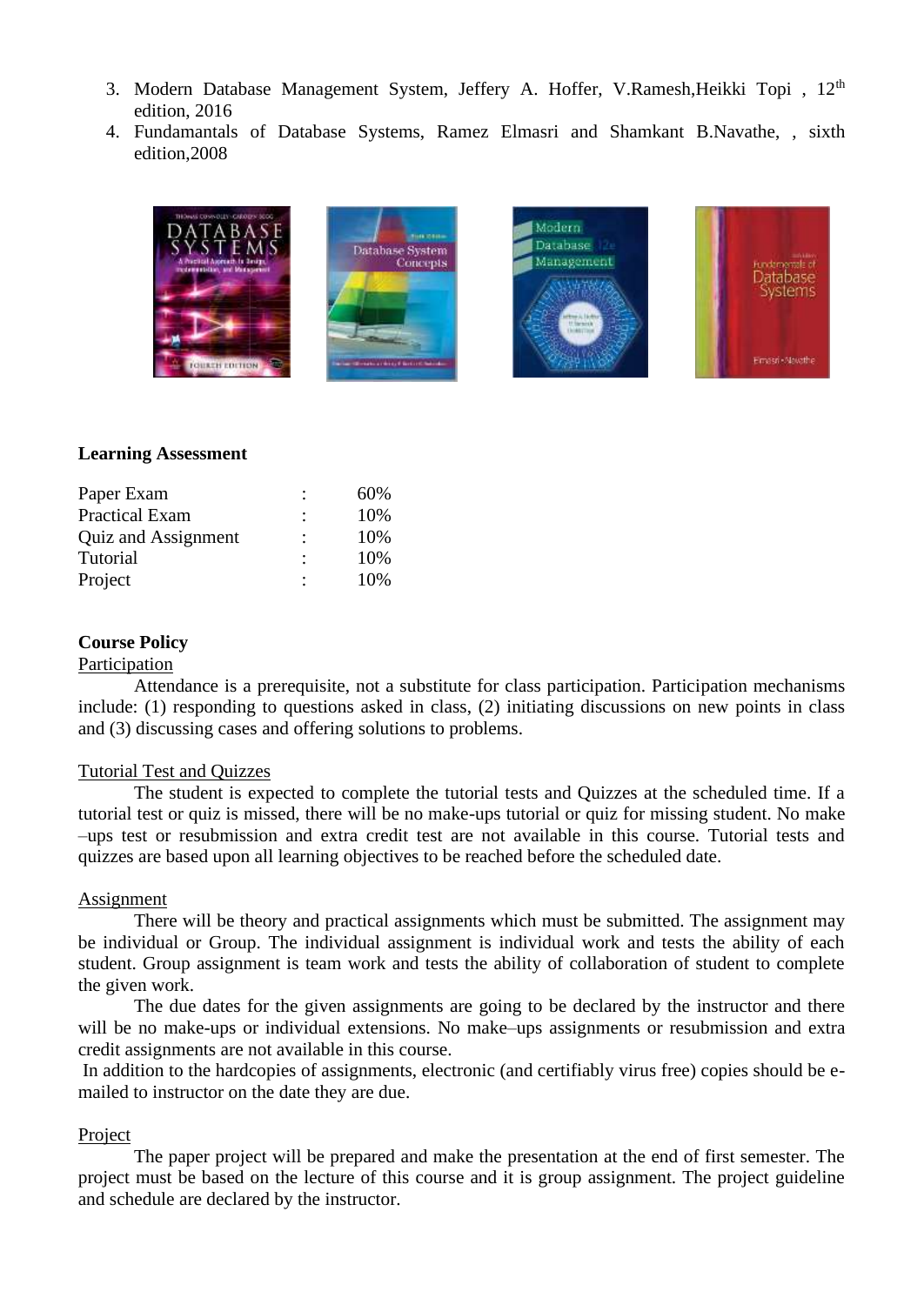# Intellectual Honesty

By departmental policy, the discovery of plagiarism (i.e. copying from another's assignment paper or practical solution or tutorial paper) will result in a reduction of result marks of relevant students.

## **Lecture Plan**

# **CS-404 : Database Management System First Semester**

# **Text Book** : An Introduction to Database Systems by C.J.Date (7th Edition)

**Period** : 45 Periods for 15 weeks (3 period for 15 weeks)

| N <sub>0</sub> | <b>Chapter</b>                    | Page    | <b>Period</b>  | <b>Remarks</b> |
|----------------|-----------------------------------|---------|----------------|----------------|
|                | <b>Chapter 16 Security</b>        |         |                |                |
| $\mathbf{1}$   | 16.1 Introduction                 | 504-506 | $\mathbf{1}$   |                |
| $\overline{2}$ | 16.2 Discretionary Access Control | 506-512 | $\mathbf{1}$   |                |
| 3              | 16.3 Mandatory Access Control     | 512-515 | $\mathbf{1}$   |                |
| $\overline{4}$ | 16.4 Statistical databases        | 515-520 | $\mathbf{1}$   |                |
| 5              | 16.5 Data Encryption              | 520-524 | $\overline{2}$ |                |
| 6              | 16.6 SQL facilities               | 525-528 | $\mathbf{1}$   |                |
| $\overline{7}$ | Exercises                         | 529-530 | $\overline{2}$ |                |
|                | <b>Chapter 8 Integrity</b>        |         |                |                |
| 8              | 8.1, 8.2                          | 249-252 | $\overline{2}$ |                |
| 9              | 8.3, 8.4                          | 252-253 | $\overline{2}$ |                |
| 10             | 8.5 Database Constraints          | 254     | $\mathbf{1}$   |                |
| 11             | 8.6, 8.7                          | 254-257 | $\overline{2}$ |                |
| 12             | 8.8 Keys                          | 258-266 | $\mathbf{1}$   |                |
| 13             | 8.9 SQL Facilities                | 267-271 | $\mathbf{1}$   |                |
| 14             | Exercises                         | 272-274 | $\overline{2}$ |                |
|                | <b>Chapter 14 Recovery</b>        |         |                |                |
| 15             | 14.1, 14.2 Transaction            | 454-457 | $\mathbf{1}$   |                |
| 16             | 14.3 Transaction Recovery         | 457-459 | $\mathbf{1}$   |                |